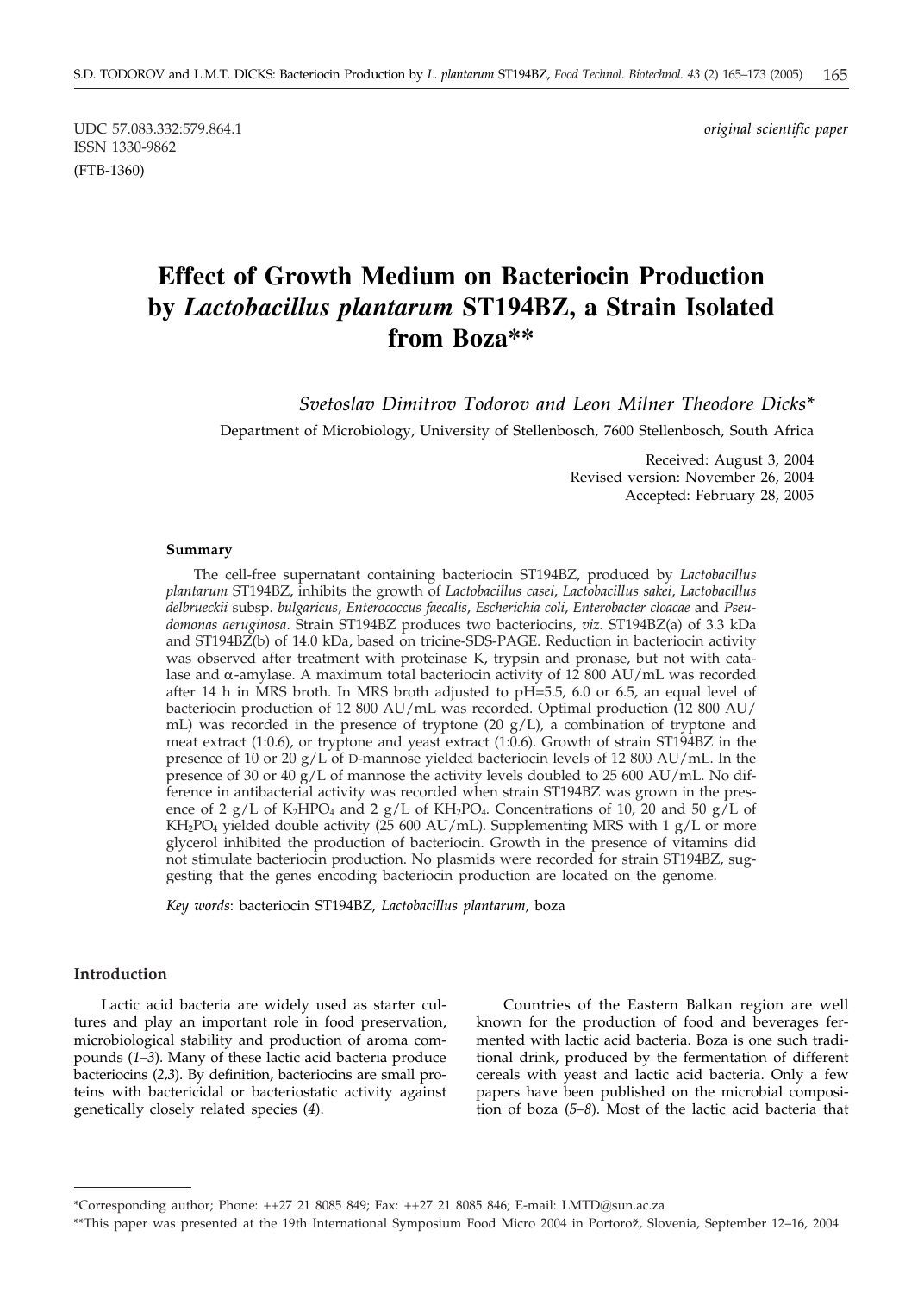have been isolated from boza belong to the genera *Lactobacillus, Lactococcus* and *Leuconostoc*. As many as 33 strains isolated from boza showed antibacterial activity against various Gram-positive bacteria, including *Listeria innocua*, and Gram-negative bacteria such as *Escherichia coli* (*7*). A bacteriocin produced by *Lactococcus lactis* subsp. *lactis* 14 was partially characterized (*7*).

*Lactobacillus plantarum* has been isolated from various habitats and several bacteriocins (antimicrobial peptides) have been described in strains from fermented meat products (*9*), milk (*10*), cheese (*11*), fermented cucumber (*12*), olives (*13*), dough (*14*), pineapple (*15*), grapefruit juice (*16*) and sorghum beer (*17*).

Apart from the studies conducted on the effect of nitrogen and carbon sources on the production of plantaricin S (*13*), plantaricin 149 (*15*), plantaricin KW30 (*16*), plantaricin ST31 (*18*), plantaricin 423 (*19*), plantaricin UG1 (*20*), and plantaricin A (*21*), little is known about the growth conditions required for optimal production of bacteriocins by *L. plantarum*. Studies conducted on bacteriocins from other lactic acid bacteria, *e.g.* pediocin AcH (*22*), pediocin PD-1 (*23*), enterocin 1146 (*24*), enterocin AS-48 (*25*), enterocin P (*26*), sakP (*27*) and bacteriocins produced by *Leuconostoc mesenteroides* L124 (*28*) have shown that the production is often regulated by pH growth and temperature. In some cases, higher bacteriocin activity has been recorded at suboptimal growth conditions (*18,24,27,29–36*).

In this paper we report on bacteriocins ST194BZ(a) and ST194BZ(b) from *L. plantarum* ST194BZ, a strain isolated from boza, traditionally fermented cereal beverage from Belogratchik, northwest of Bulgaria. The effects that nutrients and medium pH have on bacteriocin activity were determined.

### **Materials and Methods**

#### *Bacterial strains and growth media*

The bacteriocin-producing strain was identified according to its physiological and biochemical characteristics as described by Schillinger and Lücke (*37*), Stiles and Holzapfel (*38*) and Collins *et al.* (*39*). Sugar fermentation reactions were recorded by using the API 50 CHL test strips (bioMérieux, Marcy-l'Etiole, France). Further identification was done by using species-specific primers of *L. plantarum* as described by Torriani *et al*. (*40*). A 50-bp DNA fragment (Amersham Bioscience, UK Limited, Budunghamshire, UK) was used as a marker. Strain ST194BZ was grown in MRS medium (Biolab, Biolab Diagnostics, Midrand, South Africa) at 30 °C without rotation.

The growth media, incubation temperature and origin of the strains included in this study are listed in Table 1. Strains were stored at –80 °C in spent MRS broth in the presence of 15 % glycerol. MRS medium (Biolab) was used for all experiments, except for carbon and nitrogen optimization, in which case MRS described by De Man *et al.* (*41*) was used.

#### *Bacteriocin bioassay*

Bacteriocin screening was performed by using the agar-spot test and the well diffusion method, as described by Ivanova *et al.* (*42*). Adjustment of the cell-free supernatant to pH=6.0 with 1 M NaOH prevented the inhibitory effect of lactic acid. Antimicrobial activity was expressed as arbitrary units (AU) per mL. One AU was defined as the reciprocal of the highest dilution showing a clear zone of growth inhibition (*17*). The indicator strains are listed in Table 1.

Table 1. Growth medium and incubation temperature of indicator strains, and inhibitory spectrum of the cell-free supernatant of strain ST194BZ

| Indicator strain                              | Medium and<br>temperature/ °C | Origin, collection   | Bacteriocin<br>activity |
|-----------------------------------------------|-------------------------------|----------------------|-------------------------|
| Acinetobacter bauinanii 19                    | BHI, 37                       | Human middle ear, SU |                         |
| Enterobacter cloacae 15                       | BHI, 37                       | Human middle ear, SU | $+$                     |
| Enterococcus faecalis 20, 21                  | MRS, 37                       | Human middle ear, SU | $^+$                    |
| Escherichia coli 40                           | BHI, 37                       | Human middle ear, SU |                         |
| Escherichia coli 8                            | BHI, 37                       | Mastitic milk, SU    | $^{+}$                  |
| Klebsiella pneumoniae 31                      | BHI, 37                       | Human middle ear, SU |                         |
| Lactobacillus casei LHS                       | BHI, 37                       | Wine, SU             | $^{+}$                  |
| Lactobacillus curvatus DF38                   | MRS, 30                       | Salami, SU           |                         |
| Lactobacillus delbrueckii subsp. bulgaricus 1 | MRS, 30                       | Yoghurt, SU          | $^{+}$                  |
| Lactobacillus sakei DSM 20017                 | MRS, 30                       | Meat, DSM            | $+$                     |
| Pseudomonas aeruginosa 7                      | BHI, 37                       | Mastitic milk, SU    | $\! + \!\!\!\!$         |
| Pseudomonas aeruginosa 22                     | BHI, 37                       | Human middle ear, SU |                         |
| Pseudomonas sp. 25, 28                        | BHI, 37                       | Human middle ear, SU |                         |
| Staphylococcus aureus 5                       | BHI, 37                       | Mastitic milk, SU    |                         |
| Streptococcus pneumoniae 29                   | MRS, 37                       | Human middle ear, SU |                         |

+, inhibition zone; –, no inhibition zone recorded

SU, Collection of Department of Microbiology, Stellenbosch University, Stellenbosch, South Africa; DSM, Deutsche Sammlung von Mikroorganismen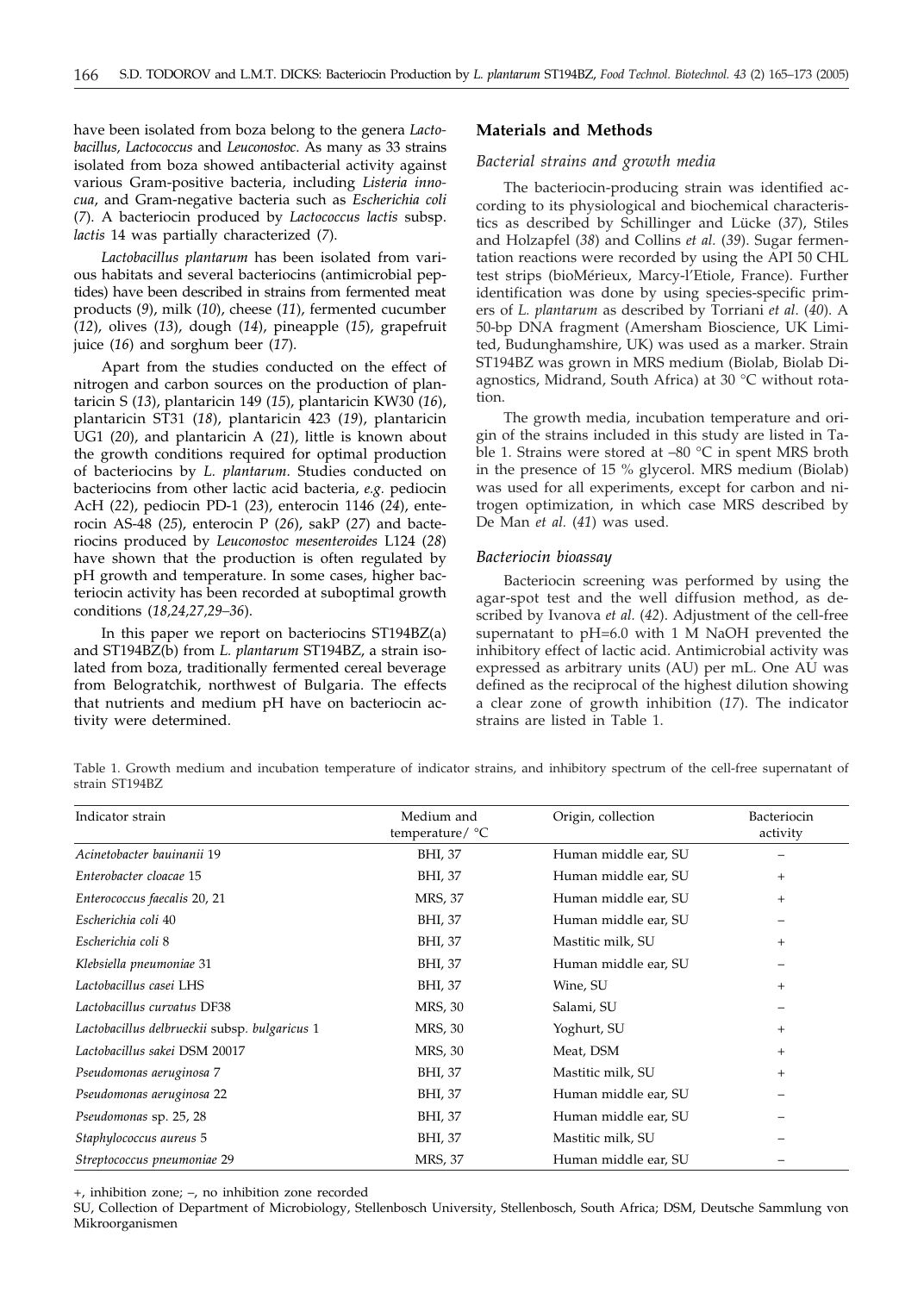### *Molecular size of the bacteriocins*

Strain ST194BZ was grown in MRS broth for 20 h at 30 °C. The cells were harvested by centrifugation (8000  $x g$ , 10 min, 4 °C) and the bacteriocins precipitated from the cell-free supernatant with 40 % ammonium sulphate. The precipitate was resuspended in one-tenth volume of 25 mM ammonium acetate (pH=6.5) and then desalted by using a 1000 Da cut-off dialysis membrane (Spectrum Inc., CA, USA). Peptides were separated by tricine-SDS- -PAGE, as described by Schägger and Von Jagow (*43*). A low molecular mass marker with sizes ranging from 2.35 to 46 kDa (Amersham International, UK) was used. The gels were fixed and one half stained with Coomassie Blue R250 (Saarchem, Krugersdorp, South Africa) and the position of the active bacteriocin determined on an unstained gel, as described by Van Reenen *et al.* (*17*). *Lactobacillus casei* LHS (106 CFU/mL), suspended in BHI broth (Biolab) and supplemented with 1 % agar, was used as sensitive strain.

#### *Effect of enzymes on bacteriocin activity*

Strain ST194BZ was grown in MRS broth at 30 °C for 24 h, the cells were harvested by centrifugation (8000 x *g*, 10 min, 4 °C), and the cell-free supernatant was adjusted to pH=6.0 with 6 M NaOH. Cell-free supernatant (1 mL) was incubated for 2 h in the presence of 1 and 0.1 mg/mL of proteinase K (Roche, Indianopolis, IN, USA), pronase and trypsin (Boehringer Mannheim GmbH, Germany), a-amylase (Sigma Diagnostics, St. Louis, MO, USA) and catalase (Boehringer Mannheim), respectively, according to Ivanova *et al.* (*42*). Antimicrobial activity was recorded by using the agar-spot test method as described before.

### *Bacteriocin production in different growth media and at different initial growth pH*

An 18-hour-old culture of strain ST194BZ was inoculated (2 %) into MRS broth, BHI broth, M17 broth (Merck, Darmstadt, Germany), soy milk (10 %, soy flour) and molasses (2 to 10 %, with 2 % intervals), respectively. It was incubated at 30 and 37 °C, respectively, without agitation, for 28 h. Samples were taken every hour and examined for bacterial growth (at  $A_{600}$ ), changes in culture pH, and antimicrobial activity (AU/mL) against *L. casei* LHS. The agar-spot test method was used as described before.

In a separate experiment, the effect of initial medium pH on bacteriocin production was tested. Volumes of 300 mL of MRS broth were adjusted to pH=4.5, 5.0, 5.5, 6.0 and 6.5, respectively, with 6 M HCl or 6 M NaOH and then autoclaved. Each flask was inoculated with 2 % of an 18-hour-old culture of strain ST194BZ and incubated at 30 °C for 20 h, without agitation. Changes in culture pH and bacteriocin production (AU/mL) were determined every hour, as described before.

### *Effect of medium composition on bacteriocin production*

Strain ST194BZ was grown in 10 mL of MRS broth for 18 h at 30 °C, the cells were harvested by centrifugation (8000 x  $g$ , 10 min, 4 °C), and the pellet was resuspended in 10 mL of sterile peptone water. A volume of 4 mL of this cell suspension was used to inoculate 200 mL of the following media: (*i*) MRS broth (*41*), without organic nutrients, supplemented with tryptone 20 g/L, meat extract 20 g/L, yeast extract 20 g/L, tryptone 12.5  $g/L$  plus meat extract 7.5  $g/L$ , tryptone 12.5  $g/L$  plus yeast extract 7.5 g/L, meat extract 10 g/L plus yeast extract 10  $g/L$ , or a combination of tryptone 10  $g/L$ , meat extract 5 g/L and yeast extract 5 g/L, respectively; (*ii*) MRS broth with glucose 20 g/L; (*iii*) MRS broth without glucose, supplemented with 20 g/L of fructose, sucrose, lactose, mannose, and maltose, respectively; (*iv*) MRS broth with 0.5–40 g/L of maltose as sole carbon source; (*v*) MRS broth with 2  $g/L$  of K<sub>2</sub>HPO<sub>4</sub> or 2–50  $g/L$  of  $KH_2PO_4$ ; pH was corrected to pH=6.5 with 0.1 M HCl; and (*vi*) MRS broth supplemented with 1–50 g/L of glycerol. In a separate experiment, the vitamins cyanocobalamin (Sigma, St. Louis, Mo.), L-ascorbic acid (BDH Chemicals Ltd, Poole, UK), thiamine (Sigma), DL-6,8-thioctic acid (Sigma) and vitamin  $K<sub>1</sub>$  (Fluka Chemie AG, CH-9471 Buchs, Switzerland) were filter-sterilised and added to MRS broth at 1 mg/L (final concentration). Incubation for all tests was at  $30 °C$  for 20 h. Activity levels of bacteriocin ST194BZ were determined as described before.

### *Plasmid isolation*

Plasmid DNA was isolated according to the method described by Burger and Dicks (*44*), followed by CsCl density gradient centrifugation (*45*). The DNA was separated on an agarose gel, according to Ausubel *et al.* (*45*).

### **Results and Discussion**

Strain ST194BZ was identified as *L. plantarum*, based on API 50 CHL profiles (not shown) and PCR with species-specific primers (Fig. 1).



**Fig. 1.** DNA banding patterns obtained after PCR with species- -specific primers. Lane 1: Strain ST194BZ, lane 2: *L. plantarum* ATCC 14917, lane 3: marker DNA (Amersham). ATCC, American Type Culture Collection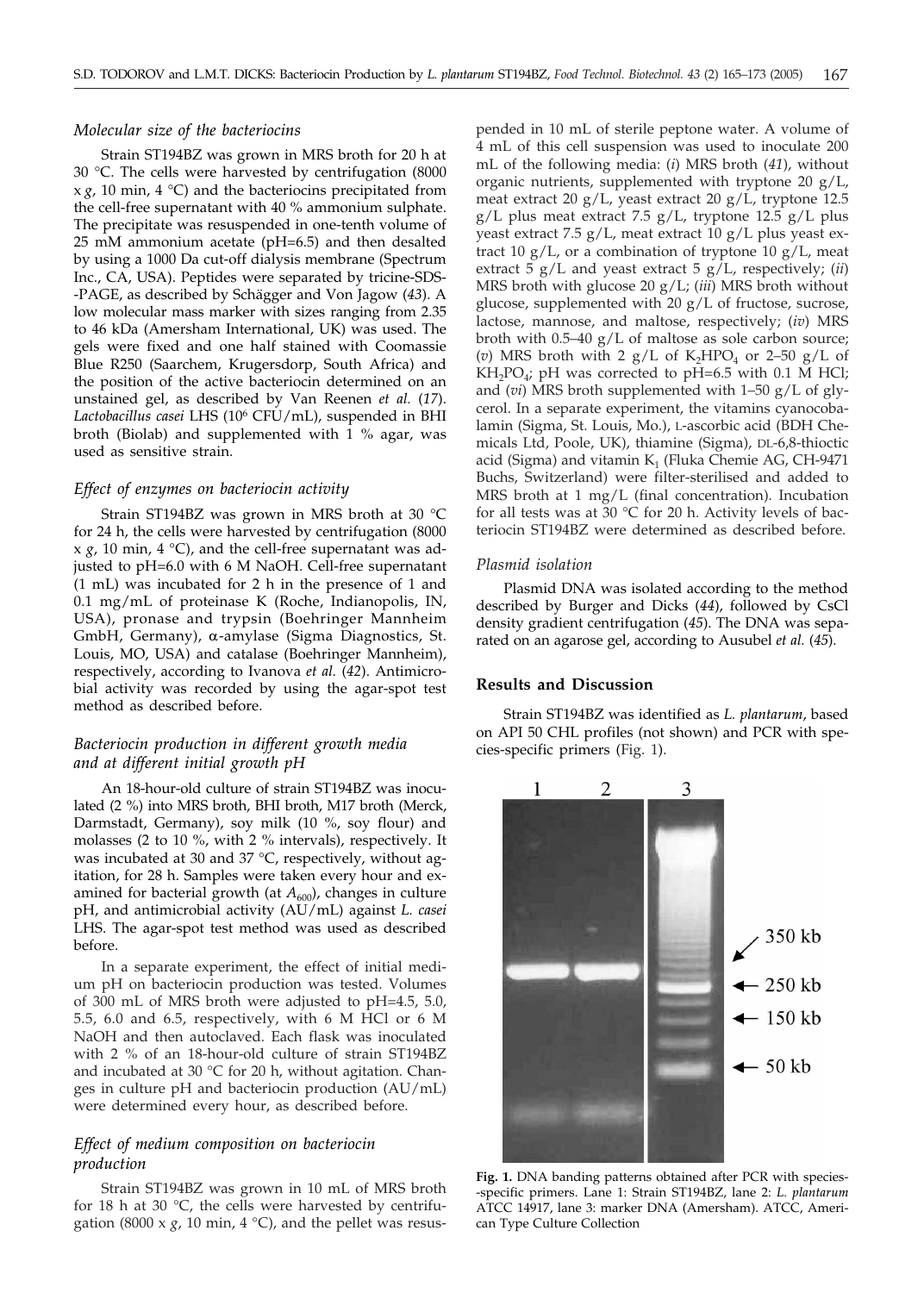The cell-free supernatant of strain ST194BZ inhibited the growth of *L. casei* LHS, *Lactobacillus sakei* DSM 20017*, L. delbrueckii* subsp. *bulgaricus* 1*, Enterococcus faecalis* 20 and 21*, Escherichia coli* 8*, Enterobacter cloacae* 15 and *Pseudomonas aeruginosa* 7*,* but none of the other species (Table 1). Activity against Gram-negative bacteria is an unusual phenomenon and so far it has only been reported for termophilin 81, produced by *Streptococcus thermophilus*, bacteriocins produced by *Lactobacillus paracasei* subsp. *paracasei* L126 and L134, a bacteriocin produced by *L. lactis* KCA2386, and plantaricin 35d produced by *L. plantarum* (*42,46–48*).

According to tricine-SDS-PAGE, *L. plantarum* ST194BZ produces two bacteriocins, ST194BZ(a) and ST194BZ(b) with a molecular mass of approximately 3.3 and 14 kDa, respectively (Fig. 2). The latter is larger than most bacteriocins described for *L. plantarum* (*49*). Further purification and separate testing of the peptides will have to be done to determine if they have different spectra of activity. It may be possible that the two peptides act synergistically, as recorded for »two-peptide« bacteriocins of which lactacin F and lactococcin G (*49*) are examples.



**Fig. 2.** Tricine-SDS PAGE of bacteriocins ST194BZ(a) and ST194- BZ(b). Lane A: molecular mass marker, lane B: peptide bands stained with Coomassie Blue R250, lane C: zone of growth inhibition, corresponding to the position of the peptide bands in lane B. The gel was covered with viable cells of *L. casei* LHS (approx. 10<sup>6</sup> CFU/mL), imbedded in MRS agar. Incubation was at 30 °C for 24 h

Complete inactivation or significant reduction in antimicrobial activity was observed after treatment of the cell-free supernatant with proteinase K, pronase and trypsin (Fig. 3). Treatment with catalase resulted in no activity change (Fig. 3), indicating that  $H_2O_2$  was not responsible for the inhibition. Treatment with  $\alpha$ -amylase did not alter the antimicrobial activity (Fig. 3), suggesting that bacteriocin ST194BZ is not glycosylated and is thus similar to most other bacteriocins (*49*). Leuconocin S, produced by *Leuconostoc paramesenteroides* (*50*) and



**Fig. 3.** Antimicrobial activity of bacteriocins ST194BZ(a) and ST194- BZ(b). Positions 1 and 2: cell-free supernatant; 3: cell-free supernatant treated with  $\alpha$ -amylase (0.1 mg/mL); 4: cell-free supernatant treated with catalase (0.1 mg/mL); 5: cell-free supernatant treated with pronase (0.1 mg/mL); and 6: cell-free supernatant treated with proteinase K (0.1 mg/mL). *L. casei* LHS (approx. 10<sup>6</sup> CFU/mL) was used as sensitive strain

carnocin 54, produced by *Leuconostoc carnosum* (*51*) are typical examples of amylase-sensitive bacteriocins.

Strain ST194BZ produces low bacteriocin activity (400 AU/mL) when grown in BHI and M17 broth, despite good growth. Similar results have been recorded in the presence of 10 % molasses (results not shown). Good growth has been recorded in 10 % soy milk, but without the production of bacteriocins. The low activity levels recorded in M17 broth, BHI broth, soy milk and molasses, despite relatively good growth, suggest that specific nutrients are required for bacteriocin production. Furthermore, with higher levels of bacteriocin production recorded in MRS (Biolab) at 30 °C (12 800 AU/ mL) and lower at 37 °C (6400 AU/mL), growth temperature seems to play an important role. Growth temperature and bacteriocin production are often correlated, as observed for lactocin A (*36*), enterocin 1146 (*24*), lactocin S (*35*), amylovorin 1471 (*31*) and nisin Z (*34*).

The highest yield (12 800 AU/mL) of total bacteriocin activity (ST194BZ(a) plus ST194BZ(b)) was recorded after 14 h in MRS broth (Biolab), and only when incubated at 30 °C. During 28 h of growth, the pH decreased from pH=6.0 to 3.8 and the cell density increased from 0.04 to 9.68 (Fig. 4). Low levels of bacteriocin activity (approximately 400 AU/mL) were detected after 6 h of growth in MRS broth, with maximal activity (12 800 AU/mL) after 13 h (at a pH of approximately 4). This suggests that the peptide is a primary metabolite. Similar results were reported for plantaricin Y (*52*) and bacteriocins produced by *P. acidilactici* (*53*). The stable bacteriocin activity levels observed at pH values below 4.5 may indicate that the production of the peptide is in some way blocked. Genetic studies on the expression of the genes encoding bacteriocin production will have to be done to find the answer to the latter hypothesis.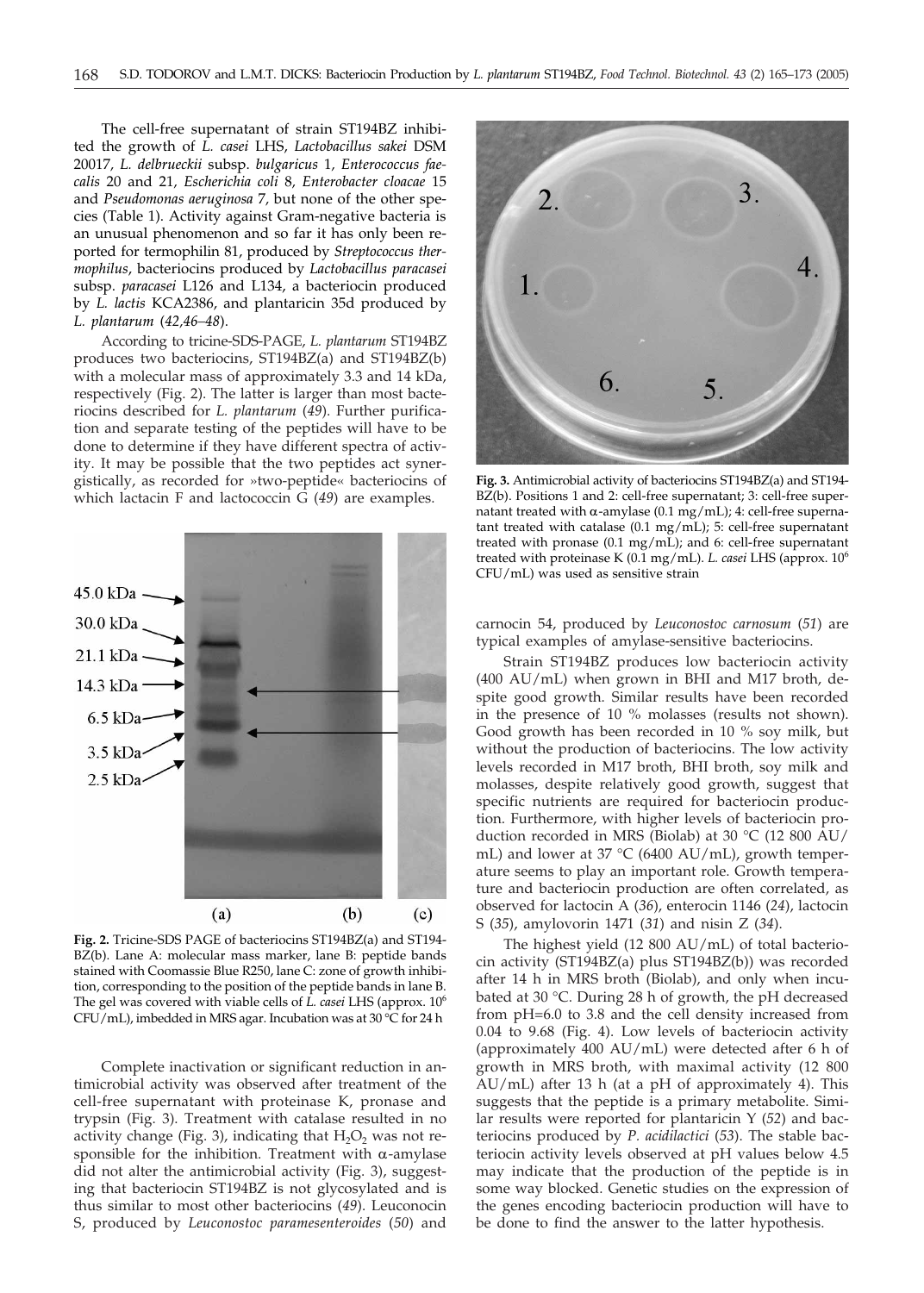

Fig. 4. Growth of strain ST194BZ in MRS broth ( $\bullet$ ), production of bacteriocins ST194BZ(a) and ST194BZ(b) ( $\blacksquare$ ) and changes in culture  $pH(\triangle)$ 

ST194BZ does not hydrolyse casein on agar plates, suggesting that it does not produce extracellular proteases. The activity of bacteriocin ST194BZ did not decrease further during 48 h of incubation at room temperature (data not shown), suggesting that specific peptidases active against the bacteriocin were not produced. Furthermore, since no cell lysis occurred after 23 h of growth, based on asorbance readings (Fig. 4), it is safe to assume that there is no loss of activity due to degradation by intracellular proteases.

In MRS broth (Biolab) adjusted to pH=5.5, 6.0 or 6.5, bacteriocin production of 12 800 AU/mL was recorded (Table 2). However, at pH=4.5 low levels of bacteriocin ST194BZ (3200 AU/mL) were recorded (Table 2). Similar results were reported for other bacteriocins produced by *L. plantarum* (*13,15,16,18,21*). The end-pH values of the cultures ranged between 3.6 and 3.8 (Table 2), irrespective of the initial growth pH. From these results and the literature (*13,15,16,18,21*), it can be concluded that optimal production of *L. plantarum* bacteriocins occurs during early logarithmic growth, usually at a pH above 4.5.

Inclusion of Tween 80 in the growth medium increased bacteriocin ST194BZ production by more than 50 % (results not shown). Similar results were recorded for plantaricin 423 (*19*), pediocin AcH (*22*), lactacin B (*54*) and lactocin 705 (*55*). The reason for increased bacteriocin production is not clear. One possible explanation may be that Tween 80, which is a surfactant, facilitates the discharging of the bacteriocin from the cell surface of the producer strain.

Growth of strain ST194BZ in the presence of meat extract as the only nitrogen source resulted in a 75-percent reduction of activity (3200 AU/mL), compared to

the 12 800 AU/mL recorded in MRS broth (Biolab) with meat extract, yeast extract and tryptone (Table 3). In the presence of yeast extract as the only nitrogen source, only 1600 AU/mL were recorded, corresponding to an 87.5-percent reduction in activity. However, in the presence of tryptone (20  $g/L$ ), a combination of tryptone and meat extract (1:0.6), or tryptone and yeast extract (1:0.6), production levels of 12 800 AU/mL were recorded. Growth in MRS with a combination of meat extract and yeast extract (1:1) resulted in only 800 AU/mL, corresponding to an activity level of 6.25 %. From these results it can be concluded that bacteriocin ST194BZ production is stimulated by tryptone and not yeast extract or meat extract. Similar results were recorded for plantaricin 423 production. In the latter case, higher activity levels were recorded when the producer strain was grown in the presence of tryptone compared to meat extract (*19*). Growth in the presence of bacteriological peptone or casamino acids yielded even higher activity levels (*19*).

Growth of strain ST194BZ in the presence of 10 or 20 g/L of D-mannose yielded bacteriocin levels of 12 800 AU/mL (Table 3). In the presence of 30 or 40  $g/L$  of mannose the activity levels doubled to 25 600 AU/mL. At lower concentrations of mannose (1 and 5  $g/L$ ), bacteriocin levels of 800 AU/mL were recorded, clearly indicating that mannose stimulates bacteriocin production. As far as we can determine, no results have been published on the effect that mannose has on bacteriocin production. From our findings it can be concluded that only concentrations higher than 30  $g/L$  stimulated bacteriocin production, which suggests that co-regulation of bacteriocin gene expression may be involved. Increased growth (higher biomass) of the producer strain may be

Table 2. Influence of initial growth pH on the antimicrobial activity of bacteriocins ST194BZ(a) and ST194BZ(b)

| Initial pH                   | 4.5   | 5.0   | 5.5    | 6.0    | 6.5    |  |
|------------------------------|-------|-------|--------|--------|--------|--|
| Final pH                     | 3.6   | 3.6   | 3.7    | 3.8    | 3.8    |  |
| Bacteriocin activity/(AU/mL) | 3 200 | 6 400 | 12 800 | 12 800 | 12 800 |  |
| Bacteriocin activity*/%      | 25    | 50    | 100    | 100    | 100    |  |

\*Compared to the highest activity (12 800 AU/mL)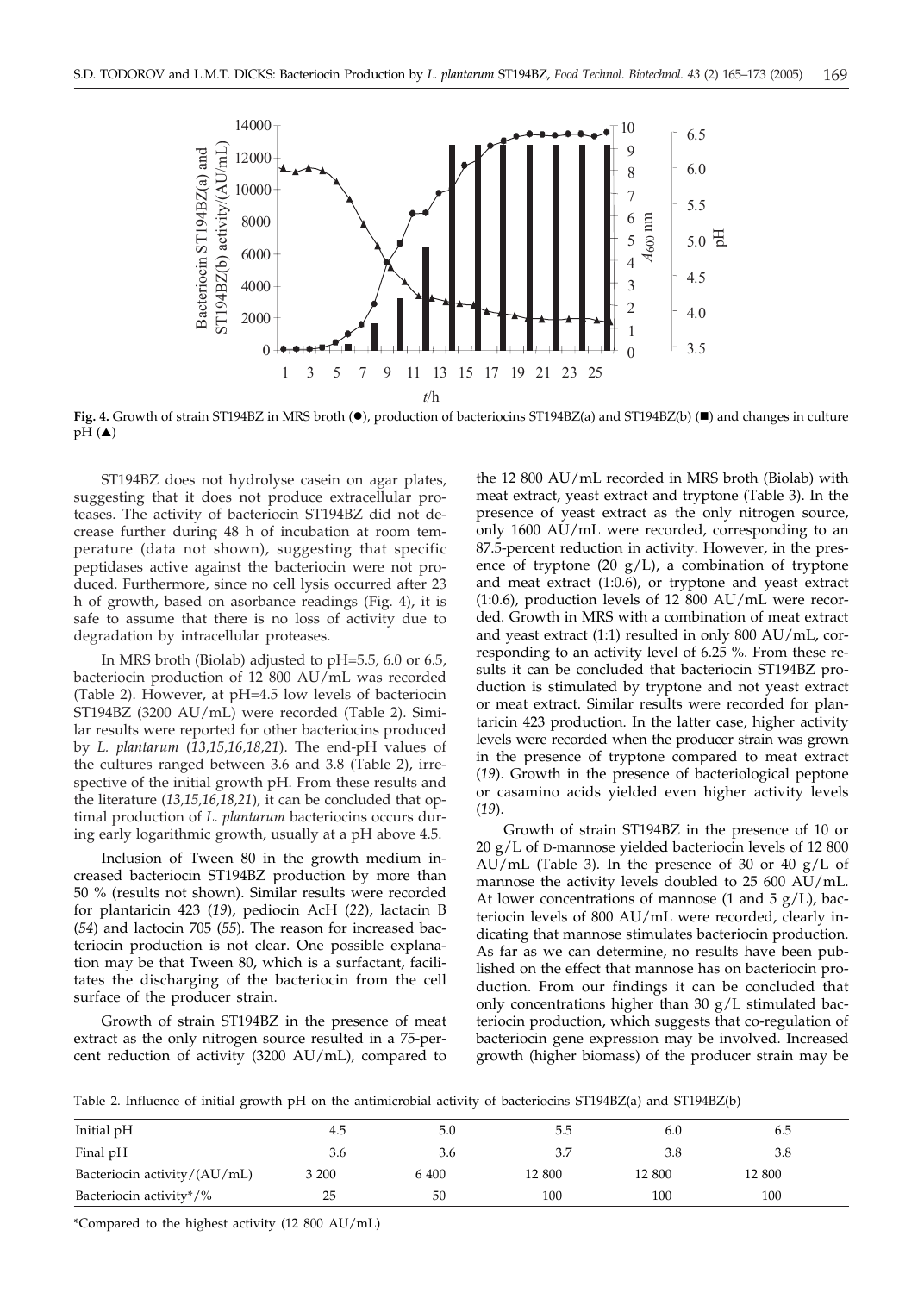| Component                               | Concentration/ $(g/L)$ | Activity/(AU/mL) | Bacteriocin activity*/% |
|-----------------------------------------|------------------------|------------------|-------------------------|
| Tryptone                                | 20.0                   | 12 800           | 100                     |
| Meat extract                            | 20.0                   | 3 200            | 25                      |
| Yeast extract                           | 20.0                   | 1 600            | 12.5                    |
| Tryptone + meat extract                 | $12.5 + 7.5$           | 12 800           | 100                     |
| Tryptone + yeast extract                | $12.5 + 7.5$           | 12 800           | 100                     |
| Meat extract + yeast extract            | $10.0 + 10.0$          | 800              | 6.25                    |
| Tryptone + meat extract + yeast extract | $10.0 + 5.0 + 5.0$     | 12 800           | 100                     |
| Glucose                                 | 20.0                   | 6 400            | 50                      |
| Fructose                                | 20.0                   | 1 600            | 12.5                    |
| Saccharose                              | 20.0                   | 6 400            | 50                      |
| Lactose                                 | 20.0                   | 6 400            | 50                      |
| Gluconate                               | 20.0                   | 800              | 6.25                    |
| Maltose                                 | 20.0                   | 12 800           | 100                     |
| Mannose                                 | 1.0, 5.0               | 800              | 6.25                    |
| Mannose                                 | 10.0, 20.0             | 12 800           | 100                     |
| Mannose                                 | 30.0, 40.0             | 25 600           | 200                     |
| $K_2HPO_4$                              | 2.0                    | 12 800           | 100                     |
| $KH_2PO_4$                              | 2.0, 5.0               | 12 800           | 100                     |
| $KH_2PO_4$                              | 10.0, 20.0, 50.0       | 25 600           | 200                     |
| Glycerol                                | $\overline{0}$         | 12 800           | 100                     |
| Glycerol                                | 1.0                    | 6 400            | 50                      |
| Glycerol                                | 2.0, 5.0, 20.0         | 3 200            | 25                      |
| Glycerol                                | 50.0                   | 1 600            | 12.5                    |
|                                         | Concentracion/ppm      |                  |                         |
| Cyanocobalamin (vit. B <sub>12</sub> )  | $1.0\,$                | 12 800           | 100                     |
| Thiamine (vit. $B_1$ )                  | 1.0                    | 12 800           | 100                     |
| DL-6,8-thioctic acid                    | 1.0                    | 6 400            | 50                      |
| L-ascorbic acid (vit. C)                | 1.0                    | 6 400            | 50                      |
| Control                                 | $\boldsymbol{0}$       | 12 800           | 100                     |

Table 3. Influence of organic nitrogen, carbohydrates, potassium and vitamins on bacteriocin ST194BZ(a) and ST194BZ(b) production

\*Compared to the highest activity (12 800 AU/mL), as recorded with the control (MRS, Biolab)

another explanation. The latter hypothesis is less likely, since a mannose increase from 10 to 20  $g/L$  did not result in increased levels of bacteriocin production.

Optimal bacteriocin production (12 800 AU/mL) was also recorded in the presence of 20 g/L of maltose (Table 3). However, in the presence of glucose 20 g/L, sucrose 20  $g/L$  or lactose 20  $g/L$  as sole carbon source, only 6400 AU/mL were recorded. From these results it can be concluded that glucose is only stimulating when present as a disaccharide (maltose) and not when in combination with fructose (as in sucrose) or gluconate (as in lactose). The effect of glucose on bacteriocin production has been reported for sakacin P (*27*), enterocin 1146 (*56*), plantaricin UG1 (*20*), plantaricin 149 (*15*), plantaricin KW30 (*16*) and plantaricin ST 31 (*18*).

Little is known about the influence of potassium ions on the production of bacteriocins. No difference in antibacterial activity was recorded when strain ST194BZ was grown in the presence of 2  $g/L$  of  $K_2HPO_4$  and 2  $g/L$  of  $KH_2PO_4$  (Table 3). Concentrations of 10, 20 and 50 g/L of  $KH_2PO_4$  yielded double activity (25 600

AU/mL). The increase in activity cannot be due to pH changes caused by higher potassium levels, since all media have been adjusted to pH=6.5 before inoculation. In the case of plantaricin UG1, 7  $g/L$  of K<sub>2</sub>HPO<sub>4</sub> resulted in increased activity (20). The optimal level of  $K_2HPO_4$ recorded for plantaricin ST31 was between 2 and 5 g/L (*18*).

In the presence of glycerol at 1 g/L and higher, bacteriocin ST194BZ production was inhibited (Table 3). Similar results were reported for the production of plantaricin ST31, when grown in the presence of  $2 g/L$  and higher glycerol concentrations, leading to a decrease in activity (*18*). Glycerol is not used as carbon source. The decrease in bacteriocin production may be due to changes in osmotic stress and merits further research.

Maximal bacteriocin activity (12 800 AU/mL) was recorded in MRS without the added vitamins (Table 3). The same level of activity (12 800 AU/mL) was recorded when strain ST194BZ was grown in MRS broth (Biolab) enriched with either 1 ppm of cyanocobalamin or 1 ppm of thiamine. The addition of L-ascorbic acid and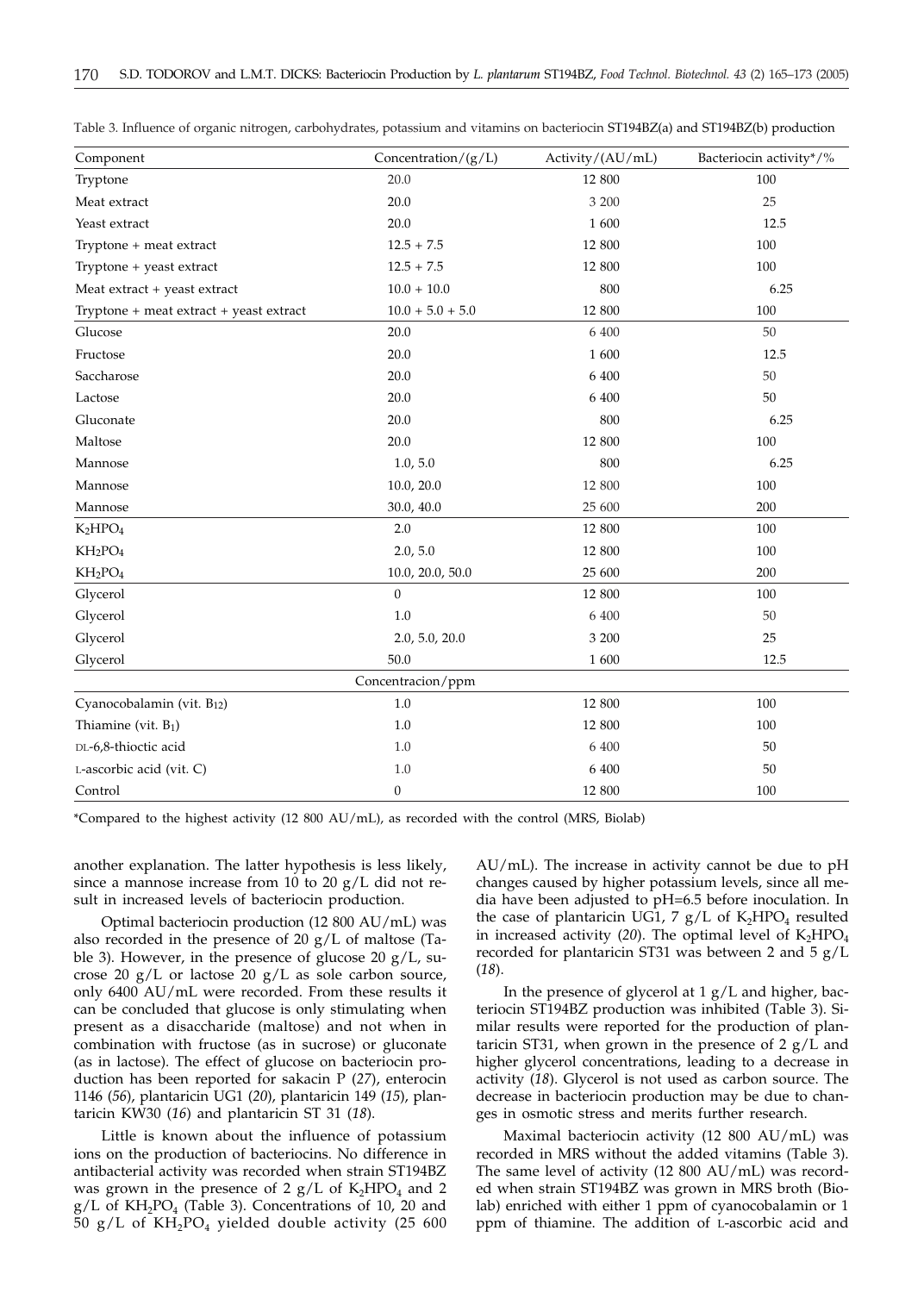DL-6,8-thioctic acid inhibited bacteriocin production by 50 %.

Strain ST194BZ does not contain plasmids, suggesting that the genes encoding bacteriocin production are located on the genome. Similar results were reported for plantaricin ST31 produced by *L. plantarum* ST31 (*14*). However, in case of plantaricin 423, the genes encoding bacteriocin production are plasmid bound (*17*).

#### *Acknowledgements*

This work was supported by a grant from the National Research Foundation (NRF), South Africa.

### **References**

- *1.* A.J. Degnan, A.E. Yousef, J.B. Luchansky, Use of *Pediococcus acidilactici* to control *Listeria monocytogenes* in temperature-abused vacuum-packaged Wieners, *J. Food Protect. 55* (1992) 98–103.
- *2.* T.R. Klaenhammer, Genetics of bacteriocins produced by lactic acid bacteria, *FEMS Microbiol. Rev. 12* (1993) 39–86.
- *3.* T. Requena, C. Pelàez, Actividad antimicrobiana de bacterias lacticas. Produccion de bacteriocinas, *Rev. Esp. Cienc. Tecnol. Aliment. 35* (1995) 19–44.
- *4.* T.R. Klaenhammer, Bacteriocins of lactic acid bacteria, *Biochimie, 70* (1988) 337–349.
- *5.* O. Hancioglu, M. Karapinar, Microflora of boza, a traditional fermented Turkish beverage, *Int. J. Food Microbiol. 35* (1997) 271–274.
- *6.* C.D. Harding, B.G. Shaw, Antimicrobial activity of *Leuconostoc gelidum* against related species and *Listeria monocytogenes, J. Appl. Bacteriol. 69* (1990) 648–654.
- *7.* P. Kabadjova, I. Gotcheva, I. Ivanova, X. Dousset, Investigation of bacteriocin activity of lactic acid bacteria isolated from boza, *Biotechnol. Biotechnol. Eq. 14* (2000) 56–59.
- *8.* M. Zorba, O. Hancioglu, M. Genc, M. Karapinar, G. Ova, The use of starter culture in the fermentation of boza, a traditional Turkish beverage, *Process Biochem. 38* (2003) 1405–1411.
- *9.* M. Garriga, M. Hugas, T. Aymerich, J. Monfort, Bacteriocinogenic activity of lactobacilli from fermented sausages, *J. Appl. Bacteriol. 75* (1993) 142–148.
- *10.* N. Rekhif, A. Atrih, M. Michel, G. Lefebvre, Activity of plantaricin SA6, a bacteriocin produced by *Lactobacillus plantarum* SA6 isolated from fermented sausages, *J. Appl. Bacteriol. 78* (1995) 349–358.
- *11.* B. Gonzales, P. Arca, B. Mayo, J. Suarez, Detection, purification and partial characterization of plantaricin C, a bacteriocin produced by a *Lactobacillus plantarum* strain of dairy origin, *Appl. Environ. Microbiol. 6* (1994) 2158–2163.
- *12.* A. Atrih, N. Rekhif, J.B. Milliere, G. Lefebvre, Detection and characterization of a bacteriocin produced by *Lactobacillus plantarum* C19, *Can. J. Microbiol. 39* (1993) 1173–1179.
- *13.* R. Jimenez-Diaz, R.M. Rios-Sanchez, M. Desmazeaud, J.L. Ruiz-Barrba, J.-C. Piard, Plantaricin S and T, two new bacteriocins produced by *Lactobacillus plantarum* LPCO10 isolated from a green olive fermentation, *Appl. Environ. Microbiol*. *59* (1993) 1416–1424.
- *14.* S. Todorov, B. Onno, O. Sorokine, J.M. Chobert, I. Ivanova, X. Dousset, Detection and characterization of a novel antibacterial substance produced by *Lactobacillus plantarum* ST31 isolated from sourdough, *Int. J. Food Microbiol*. *48* (1999) 167–177.
- *15.* T. Kato, T. Matsuda, E. Ogawa, H. Ogawa, H. Kato, U. Doi, R. Nakamura, Plantaricin-149, a bacteriocin produced

*by Lactobacillus plantarum* NRIC 149, *J. Ferment. Bioeng. 77* (1994) 277–282.

- *16.* W.J. Kelly, R.V. Asmundson, C.M. Huang, Characterization of plantaricin KW30, a bacteriocin produced by *Lactobacillus plantarum, J. Appl. Bacteriol. 81* (1996) 657–662.
- *17.* C.A. Van Reenen, L.M.T. Dicks, M.L. Chikindas, Isolation, purification and partial characterization of plantaricin 423, a bacteriocin produced by *Lactobacillus plantarum, J. Appl. Microbiol*. *84* (1998) 1131–1137.
- *18.* S. Todorov, B. Gotcheva, X. Dousset, B. Onno, I. Ivanova, Influence of growth medium on bacteriocin production in *Lactobacillus plantarum* ST31, *Biotechnol. Biotechnol. Eq. 14* (2000) 50–55.
- *19.* T.L.J. Verellen, G. Bruggeman, C.A. Van Reenen, L.M.T. Dicks, E.J. Vandamme, Fermentation optimisation of plantaricin 423, a bacteriocin produced by *Lactobacillus plantarum* 423, *J. Ferment. Bioeng*. *86* (1998) 174–179.
- *20.* G. Enan, A.A. Essawy, M. Uyttendaele, J. Debevere, Antibacterial activity of *Lactobacillus plantarum* UG1 isolated from dry sausage: Characterization, production and bactericidal action of plantaricin UG1, *Int. J. Microbiol. 30* (1996) 189–215.
- *21.* M.A. Daeschel, M.C. McKeney, L.C. McDonald, Bacteriocidal activity of *Lactobacillus plantarum* C-11, *Food Microbiol*. *7* (1990) 91–98.
- *22.* S.R. Biswas, P. Ray, M.C. Johnson, B. Ray, Influence of growth conditions on the production of a bacteriocin, pediocin AcH by *Pediococcus acidilactici* H, *Appl. Environ. Microbiol*. *57* (1991) 1265–1267.
- *23.* H.A. Nel, R. Bauer, E.J. Vandamme, L.M.T. Dicks, Growth optimisation of *Pediococcus damnosus* NCFB 1832 and the influence of pH and nutrients on the production of pediocin PD-1, *J. Appl. Microbiol*. *91* (2001) 1131–1138.
- *24.* E. Parente, A. Ricciardi, Influence of pH on the production of enterocin 1146 during batch fermentation, *Lett. Appl. Microbiol*. *19* (1994) 12–15.
- *25.* H. Abriouel, E. Valdivia, A. Galvez, M. Maqueda, Influence of physico-chemical factors on the oligomerization and biological activity of bacteriocins AS-48, *Curr. Microbiol*. *42* (2001) 89–95.
- *26.* C. Herranz, J.M. Martinez, J.M. Rodriguez, P.E. Hernandez, L.M. Cintas, Optimization of enterocin P production by batch fermentation of *Enterococcus faecium* P13 at constant pH, *Appl. Microbiol. Biotechnol*. *56* (2001) 378–383.
- *27.* I.M. Aasen, T. Moreto, T. Katla, L. Axelsson, I. Storro, Influence of complex nutrients, temperature and pH on bacteriocins production by *Lactobacillus sakei* CCUG 42687, *Appl. Microbiol. Biotechnol*. *53* (2000) 159–166.
- *28.* M. Mataragas, J. Metaxopoulos, M. Galiotou, E.H. Drosinos, Influence of pH and temperature on growth and bacteriocin production by *Leuconostoc mesenteroides* L124 and *Lactobacillus curvatus* L442, *Meat Sci. 64* (2003) 265–271.
- *29.* M.C. Audisto, G. Oliver, M.C. Apella, Effect of different complex carbon sources on growth and bacteriocin synthesis of *Enterococcus faecium, Int. J. Food Microbiol*. *63* (2001) 235–241.
- *30.* B. Bogovic-Matijasic, I. Rogelj, Bacteriocin complex of *Lactobacillus acidophilus* LF221 – Production studies in MRS- –media at different pH–values and effect against *Lactobacillus helveticus* ATCC 15009, *Process Biochem*. *33* (1998) 345–352.
- *31.* L. De Vuyst, R. Callewaert, K. Crabbe, Primary metabolite kinetics of bacteriocin biosynthesis by *Lactobacillus amylovorus* and evidence for stimulation of bacteriocin production under unfavourable growth conditions, *Microbiology, 142* (1996) 817–827.
- *32.* W.S. Kim, R.J. Hall, N.W. Dunn, The effect of nisin concentration and nutrient depletion on nisin production of *Lactococcus lactis, Appl. Microbiol. Biotechnol*. *50* (1997) 429– 433.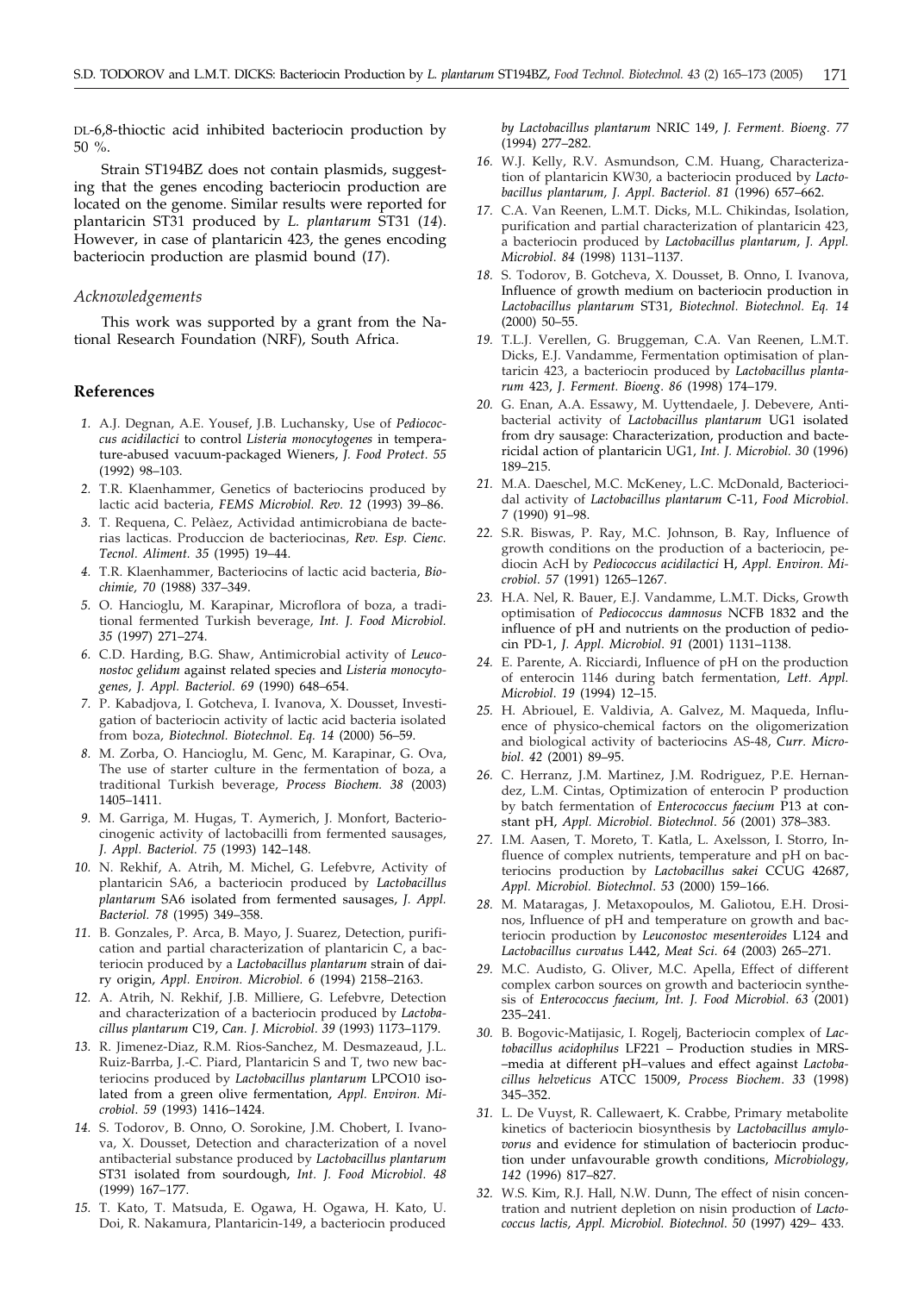- *33.* F. Krier, A.M. Revol-Junelles, P. Germain, Influence of temperature and pH on production of two bacteriocins by *Leuconostoc mesenteroides* subsp*. mesenteroides* FR52 during batch fermentation, *Appl. Microbiol. Biotechnol*. *50* (1998) 359–363.
- *34.* H. Matsusaki, N. Endo, K. Sonomoto, A. Ishizaki, Lantibiotic nisin Z fermentative production by *Lactococcus lactis* IO-1: Relationship between production of the lantibiotic and lactate and cell growth, *Appl. Microbiol. Biotechnol*. *45* (1996) 36–40.
- *35.* C.I. Mortverd-Abildgaard, J. Nissen-Meyer, B. Jelle, B. Grenov, M. Skaugen, I.F. Nes, Production and pH-dependent bacteriocidal activity of lactocin S, a lantibiotic from *Lactobacillus sake* L45, *Appl. Environ. Microbiol*. *61* (1995) 175–179.
- *36.* E. Parente, A. Ricciardi, G. Addario, Influence of pH on growth and bacteriocins production by *Lactococcus lactis* subsp. *lactis* 140VWC during batch fermentation, *Appl. Microbiol. Biotechnol*. *41* (1994) 388–394.
- *37.* U. Schillinger, F.K. Lücke, Identification of lactobacilli from meat and meat products, *Food Microbiol*. *4* (1987) 199–208.
- *38.* M.E. Stiles, W.H. Holzapfel, Lactic acid bacteria of foods and their current taxonomy, *Int. J. Food Microbiol. 36* (1997) 1–29.
- *39.* M.D. Collins, B.A. Phillips, P. Zanoni, Deoxyribonucleic acid homology studies of *Lactobacillus casei, Lactobacillus paracasei* sp. nov., subsp. *paracasei* and subsp. *tolerans*, and *Lactobacillus rhamnosus* sp. nov., comb. nov, *Int. J. Syst. Bacteriol. 39* (1989) 105–108.
- *40.* S. Torriani, G.E. Felis, F. Dellaglio, Differentiation of *Lactobacillus plantarum*, *L. pentosus,* and *L. paraplantarum* by *recA* gene sequence analysis and multiplex PCR assay with *recA* gene-derived primers, *Appl. Environ. Microbiol. 67* (2001) 3450–3454.
- *41.* J.C. De Man, M. Rogosa, M.E. Sharpe, A medium for the cultivation of lactobacilli, *J. Appl. Bacteriol*. *23* (1960) 130– 135.
- *42.* I. Ivanova, V. Miteva, T.S. Stefanova, A. Pantev, I. Budakov, S. Danova, P. Montcheva, I. Nikolova, X. Dousset, P. Boyaval, Characterization of a bacteriocin produced by *Streptococcus thermophilus* 81, *Int. J. Food Microbiol. 42* (1998) 147–158.
- *43.* H. Schägger, G. Von Jagow, Tricine-sodium dodecyl sulphate-polyacrylamide gel electrophoresis for the separation of protein in the range from 1 to 100 kDa, *Anal. Biochem. 166* (1987) 368–379.
- *44.* J.H. Burger, L.M.T. Dicks, Technique for isolating plasmids from exopolysaccharide producing *Lactobacillus* spp., *Biotechnol. Tech*. *8* (1994) 769–772.
- *45.* F.M. Ausubel, R. Brent, R.E. Kingston, D.D. Moore, J.G. Seidman, J.A. Smith, K. Struhl: *Current Protocols in Molecular Biology*, John Wiley and Sons, Inc., New York **(**1994).
- *46.* A. Caridi, Selection of *Escherichia coli*-inhibiting strains of *Lactobacillus paracasei* subsp. *paracasei, J. Ind. Microbiol. Biotechnol. 29* (2002) 303–308.
- *47.* S.-H. Ko, C. Ahn, Bacteriocin production by *Lactococcus lactis* KCA386 isolated from white kimachi, *Food Sci. Biotechnol. 9* (2000) 263–269.
- *48.* P. Messi, M. Bondi, C. Sabia, R. Battini, G. Manicardi, Detection and preliminary characterization of a bacteriocin (plantaricin 35d) produced by a *Lactobacillus plantarum* strain, *Int. J. Food Microbiol. 64* (2001) 193–198.
- *49. Bacteriocins of Lactic Acid Bacteria: Microbiology, Genetics and Applications*, L. De Vuyst, E.J. Vandamme (Eds.), Blackie Academic and Professional, London (1994).
- *50.* C.B. Lewus, S. Sun, J.T. Montville, Production of an α-amylase bacteriocin by an atypical *Leuconostoc paramesenteroides* strain, *Appl. Environ. Microbiol. 58* (1992) 143–149.
- *51.* K. Keppler, R. Geiser, W.H. Holzapfel, An α-amylase sensitive bacteriocin of *Leuconostoc carnosum, Food Microbiol. 11* (1994) 39–45.
- *52.* H.S. Chin, J.S. Chin, J.M. Kim, R. Yang, S.-S. Yoon, Detection and antibacterial activity of a bacteriocin produced by *Lactobacillus plantarum, Food Sci. Biotechnol. 10* (2001) 335– 341.
- *53.* J.C. Nieto-Lozano, J.I. Reguera-Useros, M.C. Pelaez-Martinez, A.H. de la Torre, Bacteriocinogenic activity from starter culture used in Spanish meat industry, *Meat Sci. 62* (2002) 237–243.
- *54.* S.F. Barefoot, T.R. Klaenhammer, Purification and characterization of the *Lactobacillus acidophilus* bacteriocin lactacin B, *Antimicrob. Agents Chemother*. *26* (1984) 328–334.
- *55.* G.M. Vignolo, M.N. De Kairuz, A.A.P. De Ruiz Holgado, G. Oliver, Influence of growth conditions on the production of lactocin 705, a bacteriocin produced by *Lactobacillus casei* CRL 705, *J. Appl. Bacteriol. 78* (1995) 5–10.
- *56.* E. Parente, C. Brienza, A. Ricciardi, G. Addario, Growth and bacteriocin production by *Enterococcus faecium* DPC1146 in batch and continuous culture, *J. Ind. Microbiol. Biotechnol*. *18* (1997) 62–67.

## **Utjecaj** hranjive podloge na proizvodnju bakteriocina s pomoću *Lactobacillus plantarum* **ST194BZ iz boze**

#### **Sa`etak**

Supernatant kulture *Lactobacillus plantarum* ST194BZ inhibira rast *Lactobacillus casei, Lactobacillus sakei, Lactobacillus delbrueckii* subsp. *bulgaricus, Enterococcus faecalis, Escherichia coli, Enterobacter cloacae* i *Pseudomonas aeruginosa.* Na osnovi rezultata dobivenih na tricin- -SDS-PAGE ustanovljeno je da soj ST194BZ proizvodi dva bakteriocina, i to ST194BZ(a) od 3,3 kDa i ST194BZ(b) od 14,0 kDa. Smanjenje aktivnosti bakteriocina opaženo je nakon obrade s proteinazom K, tripsinom i pronazom, a ne s dodatkom katalaze i α-amilaze. Maksimalna ukupna aktivnost bakteriocina od 12 800 AU/mL dobivena je nakon 14 sati uzgoja u MRS-podlozi. Ista aktivnost dobivena je u MRS-podlozi pri pH=5,5, 6,0 i 6,5. Optimalna proizvodnja (12 800 AU/mL) opažena je u prisutnosti triptona (2  $g/L$ ), u kombinaciji triptona i mesnog ekstrakta (1:0,6) i triptona i ekstrakta kvasca (1:0,6). Tijekom